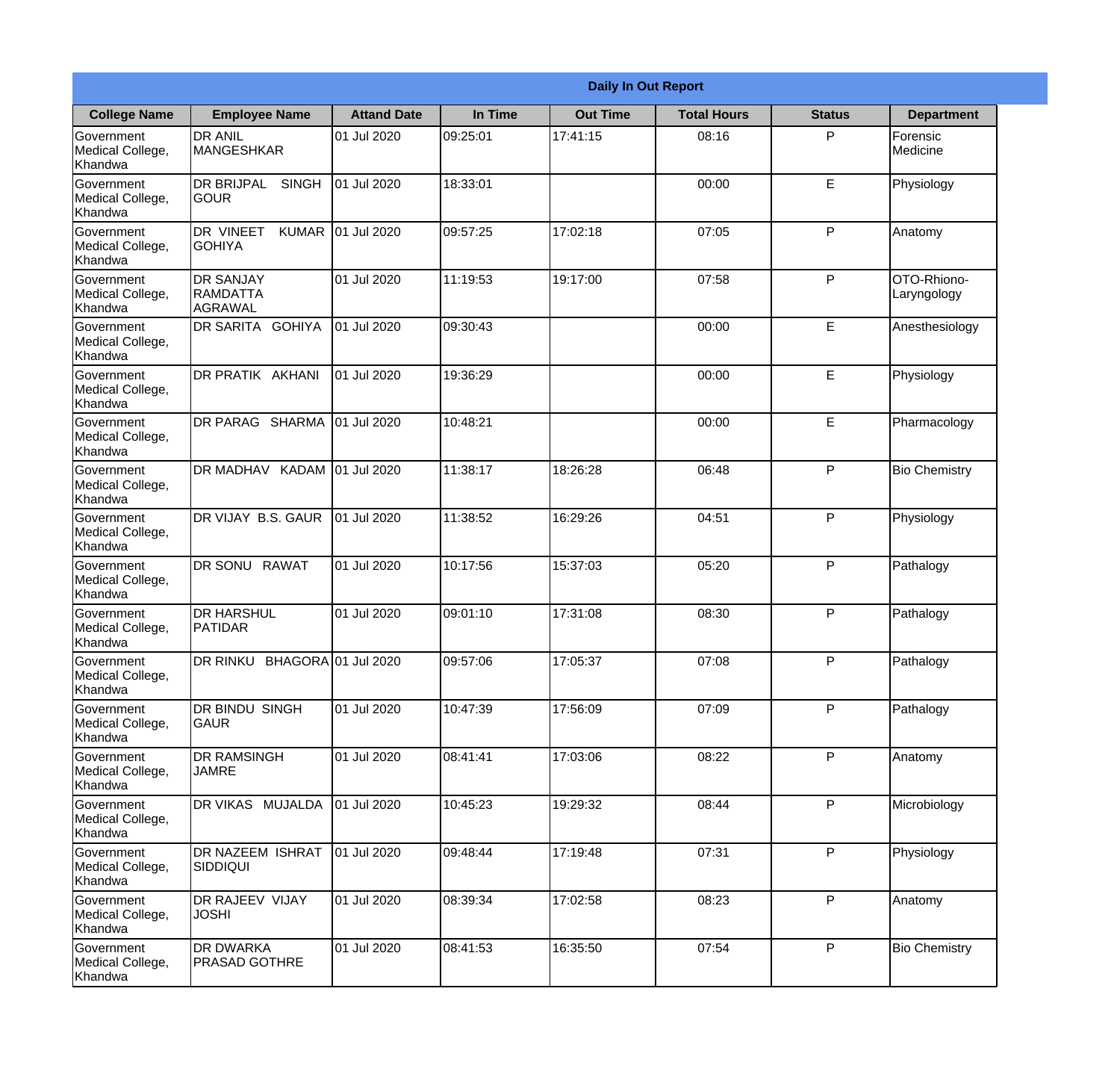| <b>Designation</b>                  | <b>Category</b>     |
|-------------------------------------|---------------------|
| Assistant Professor   Para Clinical |                     |
| Demonstrator/Tutor                  | Non Clinical        |
| Professor                           | <b>Non Clinical</b> |
| Professor                           | Clinical            |
| Professor                           | Clinical            |
| <b>Assistant Professor</b>          | Non Clinical        |
| Professor                           | Para Clinical       |
| Assistant Professor Non Clinical    |                     |
| Associate Professor Non Clinical    |                     |
| Demonstrator/Tutor                  | Para Clinical       |
| <b>Assistant Professor</b>          | Para Clinical       |
| Assistant Professor   Para Clinical |                     |
| Associate Professor Para Clinical   |                     |
| Demonstrator/Tutor   Non Clinical   |                     |
| Demonstrator/Tutor   Para Clinical  |                     |
| Professor                           | Non Clinical        |
| <b>Assistant Professor</b>          | Non Clinical        |
| Demonstrator/Tutor   Non Clinical   |                     |

## **Daily In Out Report**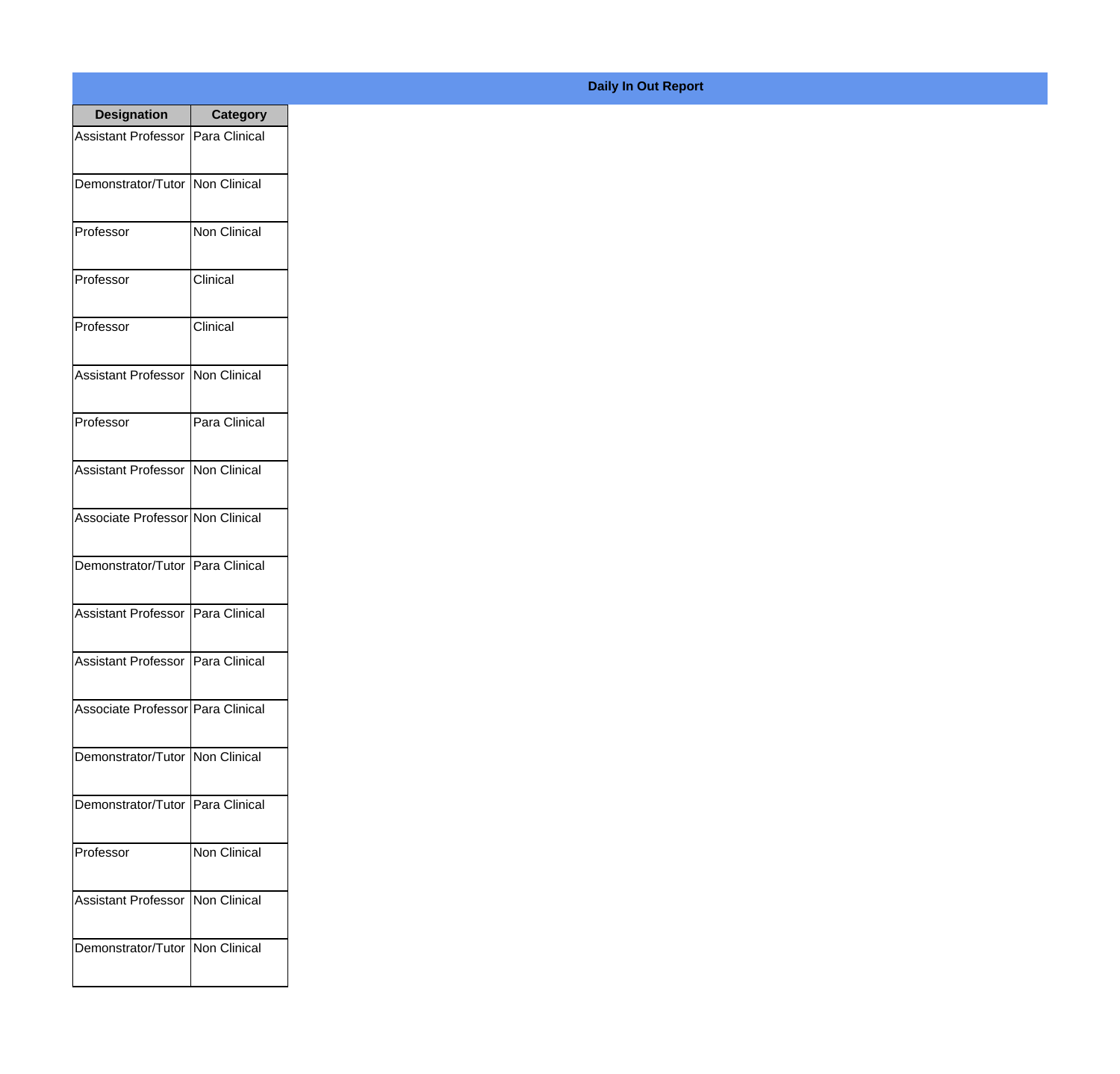|                                                  |                                                       |             |          |          | <b>Daily In Out Report</b> |              |                                           |
|--------------------------------------------------|-------------------------------------------------------|-------------|----------|----------|----------------------------|--------------|-------------------------------------------|
| Government<br>Medical College,<br>Khandwa        | <b>DR SOUMITRA</b><br><b>SETHIA</b>                   | 01 Jul 2020 | 10:22:01 | 19:43:34 | 09:21                      | $\mathsf{P}$ | Community<br>Medicine                     |
| Government<br>Medical College,<br>Khandwa        | DR RASHMI YADAV                                       | 01 Jul 2020 | 09:49:52 | 17:30:30 | 07:41                      | P            | Community<br>Medicine                     |
| <b>Government</b><br>Medical College,<br>Khandwa | DR LEENA PARIHAR                                      | 01 Jul 2020 | 11:17:23 |          | 00:00                      | E            | Community<br>Medicine                     |
| <b>Government</b><br>Medical College,<br>Khandwa | <b>MR PIYUSH KUMAR</b><br><b>MISHRA</b>               | 01 Jul 2020 | 11:10:33 | 18:06:32 | 06:56                      | P            | Community<br>Medicine                     |
| Government<br>Medical College,<br>Khandwa        | DR SAGAR MEENA                                        | 01 Jul 2020 | 13:10:06 | 14:57:51 | 01:47                      | $\mathsf{P}$ | Forensic<br>Medicine                      |
| Government<br>Medical College,<br><b>Khandwa</b> | DR PRAMILA VERMA 01 Jul 2020                          |             | 11:38:29 |          | 00:00                      | E            | Paediatrics                               |
| <b>Government</b><br>Medical College,<br>Khandwa | <b>DR DURGESH</b><br>SONARE                           | 01 Jul 2020 | 09:52:27 | 16:46:46 | 06:54                      | P            | Dermatology, Ven<br>ereology &<br>Leprosy |
| Government<br>Medical College,<br>Khandwa        | <b>DR MANOJ BALKE</b>                                 | 01 Jul 2020 | 09:31:06 | 18:34:02 | 09:03                      | $\mathsf{P}$ | Ophthalmology                             |
| Government<br>Medical College,<br>Khandwa        | DR RAKESH KUMAR<br><b>SHIVHARE</b>                    | 01 Jul 2020 | 08:25:33 | 16:19:57 | 07:54                      | $\mathsf{P}$ | Microbiology                              |
| <b>Government</b><br>Medical College,<br>Khandwa | <b>DR GARIMA</b><br>AGRAWAL<br><b>VARSHNEY</b>        | 01 Jul 2020 | 11:05:54 | 13:05:57 | 02:00                      | P            | Paediatrics                               |
| <b>Government</b><br>Medical College,<br>Khandwa | <b>DR SIDDHARTH</b><br><b>BANODE</b>                  | 01 Jul 2020 | 09:21:30 | 16:20:19 | 06:59                      | P            | Pharmacology                              |
| Government<br>Medical College,<br>Khandwa        | <b>DR CHANDNI</b><br>KAROLE                           | 01 Jul 2020 | 12:14:48 | 18:33:24 | 06:19                      | P            | Ophthalmology                             |
| Government<br>Medical College,<br>Khandwa        | DR PRIYA KAPOOR<br><b>KAPOOR</b>                      | 01 Jul 2020 | 10:08:20 | 17:43:00 | 07:35                      | P            | Pathalogy                                 |
| <b>Government</b><br>Medical College,<br>Khandwa | <b>DR SAPNA</b><br><b>MAHESHRAM</b>                   | 01 Jul 2020 | 10:44:42 | 18:13:34 | 07:29                      | P            | Community<br>Medicine                     |
| Government<br>Medical College,<br>Khandwa        | <b>DR RAJENDRA</b><br><b>SINGH MANDLOI</b>            | 01 Jul 2020 | 10:07:51 | 16:57:31 | 06:50                      | P            | <b>Bio Chemistry</b>                      |
| Government<br>Medical College,<br>Khandwa        | <b>DR SEEMA</b><br><b>SUDHAKARRAO</b><br><b>SUTAY</b> | 01 Jul 2020 | 10:56:04 |          | 00:00                      | E            | Forensic<br>Medicine                      |
| Government<br>Medical College,<br>Khandwa        | <b>DR ANANT</b><br>TUKARAM PAWAR                      | 01 Jul 2020 | 10:49:57 | 19:43:41 | 08:54                      | $\mathsf{P}$ | Community<br>Medicine                     |
| Government<br>Medical College,<br>Khandwa        | DR SHAIKH M.KHALIQ 01 Jul 2020                        |             | 09:55:03 |          | 00:00                      | E            | <b>Bio Chemistry</b>                      |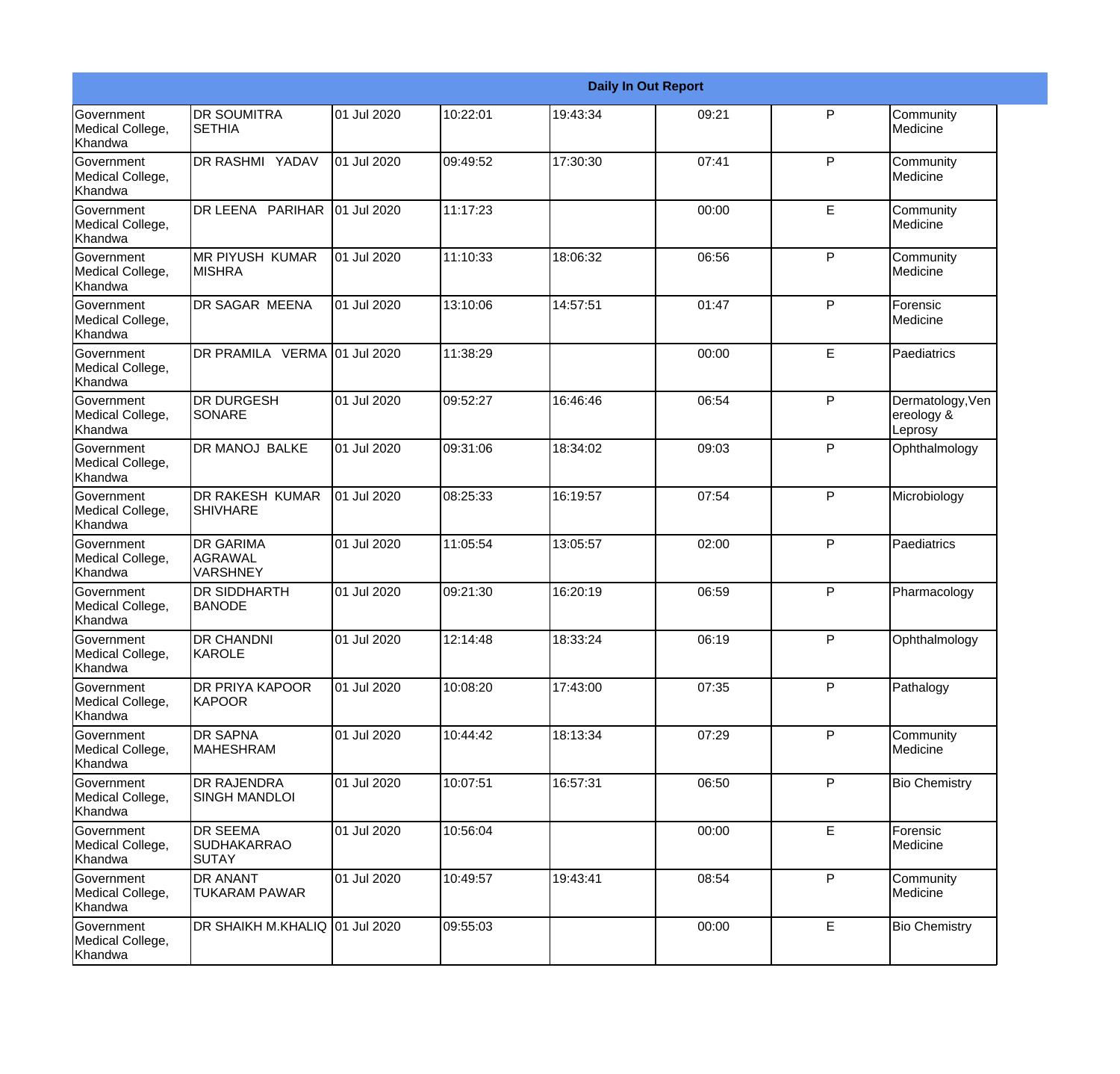| Assistant Professor   Para Clinical |               |
|-------------------------------------|---------------|
|                                     |               |
| Assistant Professor Para Clinical   |               |
| Assistant Professor Para Clinical   |               |
|                                     |               |
| Statistician                        | Para Clinical |
| Demonstrator/Tutor Para Clinical    |               |
| Professor                           | Clinical      |
|                                     |               |
| Assistant Professor Clinical        |               |
| Assistant Professor Clinical        |               |
|                                     |               |
| Demonstrator/Tutor Para Clinical    |               |
| Associate Professor Clinical        |               |
|                                     |               |
| Associate Professor Para Clinical   |               |
| Assistant Professor Clinical        |               |
|                                     |               |
| Demonstrator/Tutor Para Clinical    |               |
| Associate Professor Para Clinical   |               |
|                                     |               |
| Demonstrator/Tutor Non Clinical     |               |
| Professor                           | Para Clinical |
|                                     |               |
| Professor                           | Para Clinical |
| Professor                           | Non Clinical  |
|                                     |               |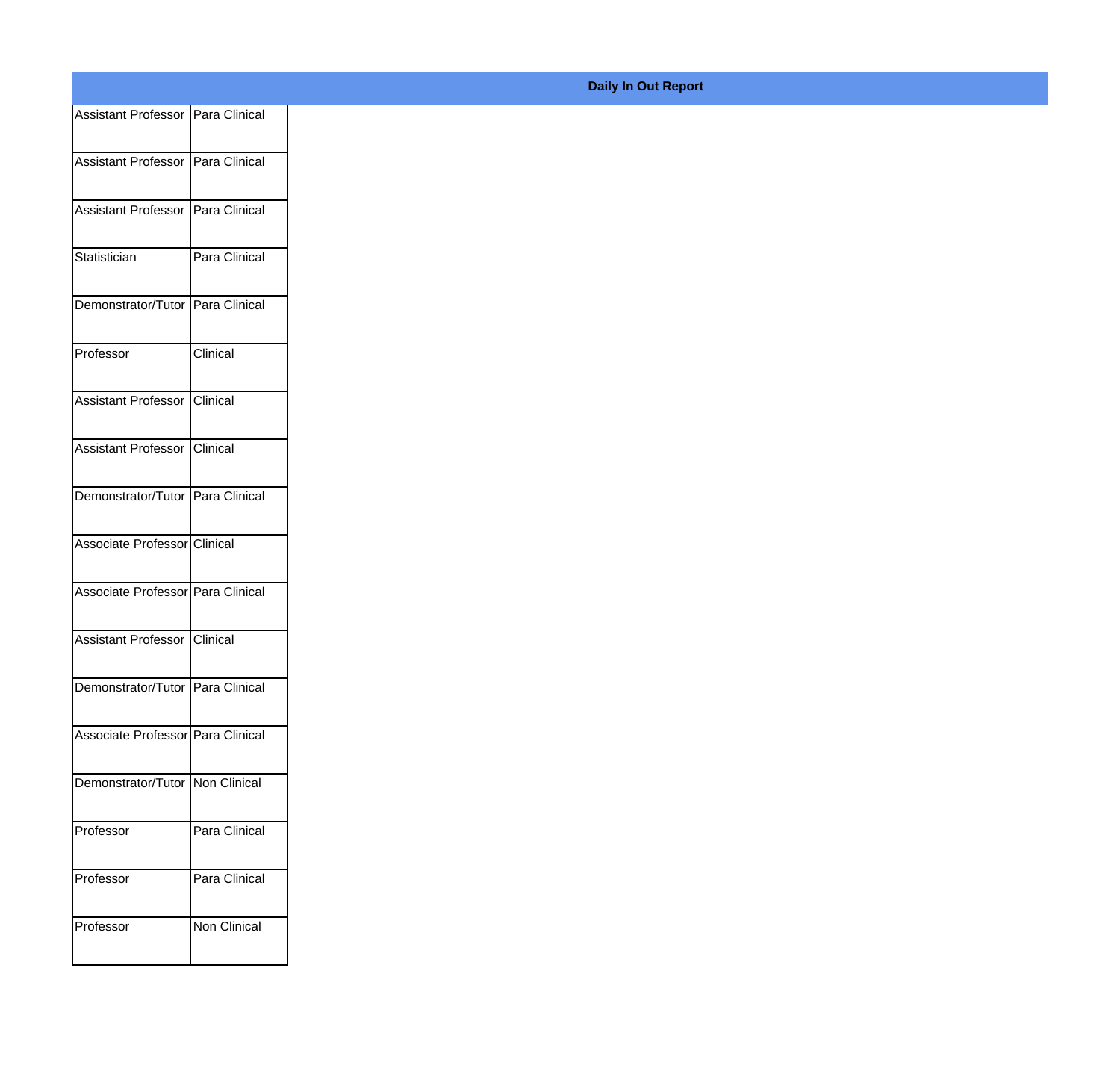|                                                  |                                                       |             |          |          | <b>Daily In Out Report</b> |   |                             |
|--------------------------------------------------|-------------------------------------------------------|-------------|----------|----------|----------------------------|---|-----------------------------|
| <b>Government</b><br>Medical College,<br>Khandwa | <b>DR RAJU</b>                                        | 01 Jul 2020 | 10:18:14 | 18:42:17 | 08:24                      | P | Forensic<br>Medicine        |
| Government<br>Medical College,<br>Khandwa        | DR AJAY GANGJI                                        | 01 Jul 2020 | 11:13:57 |          | 00:00                      | E | <b>General Surgery</b>      |
| Government<br>Medical College,<br>Khandwa        | <b>DR ARUN KUMAR</b><br>PARGI                         | 01 Jul 2020 | 08:56:46 |          | 00:00                      | E | <b>General Surgery</b>      |
| <b>Government</b><br>Medical College,<br>Khandwa | <b>DR ASHOK</b><br><b>BHAUSAHEB NAJAN</b>             | 01 Jul 2020 | 10:09:34 |          | 00:00                      | E | Forensic<br>Medicine        |
| <b>Government</b><br>Medical College,<br>Khandwa | <b>DR NITESHKUMAR</b><br><b>KISHORILAL</b><br>RATHORE | 01 Jul 2020 | 10:41:33 |          | 00:00                      | E | Pharmacology                |
| Government<br>Medical College,<br>Khandwa        | <b>DR SANGEETA</b><br><b>CHINCHOLE</b>                | 01 Jul 2020 | 10:43:05 | 16:29:50 | 05:46                      | P | Physiology                  |
| Government<br>Medical College,<br>Khandwa        | DR NEERAJ KUMAR                                       | 01 Jul 2020 | 09:49:11 | 18:39:40 | 08:50                      | P | Dentisry                    |
| Government<br>Medical College,<br>Khandwa        | DR VIJAY NAYAK                                        | 01 Jul 2020 | 10:51:20 | 17:02:38 | 06:11                      | P | Anatomy                     |
| Government<br>Medical College,<br>Khandwa        | DR SUNIL BAJOLIYA                                     | 01 Jul 2020 | 12:58:42 |          | 00:00                      | E | OTO-Rhiono-<br>Laryngology  |
| <b>Government</b><br>Medical College,<br>Khandwa | DR NISHA MANDLOI<br>PANWAR                            | 01 Jul 2020 | 09:46:34 | 16:17:10 | 06:31                      | P | Obstetrics &<br>Gynaecology |
| <b>Government</b><br>Medical College,<br>Khandwa | <b>DR NANDINI</b><br><b>DIXIT</b>                     | 01 Jul 2020 | 13:08:50 |          | 00:00                      | E | Paediatrics                 |
| Government<br>Medical College,<br>Khandwa        | <b>DR SATISH</b><br><b>CHANDEL</b>                    | 01 Jul 2020 | 10:16:52 | 19:07:44 | 08:51                      | P | Pharmacology                |
| Government<br>Medical College,<br>Khandwa        | <b>DR MUKTESHWARI</b><br><b>GUPTA</b>                 | 01 Jul 2020 | 09:58:43 | 16:46:27 | 06:48                      | P | Pharmacology                |
| Government<br>Medical College,<br>Khandwa        | DR YASHPAL RAY                                        | 01 Jul 2020 | 09:17:47 |          | 00:00                      | E | Anatomy                     |
| Government<br>Medical College,<br>Khandwa        | <b>DR SHAILENDRA</b><br><b>SINGH CHOUHAN</b>          | 01 Jul 2020 | 11:34:47 |          | 00:00                      | E | Orthopaedics                |
| Government<br>Medical College,<br>Khandwa        | <b>MOHIT GARG</b>                                     | 01 Jul 2020 | 10:52:38 | 12:59:57 | 02:07                      | P | <b>General Medicine</b>     |
| Government<br>Medical College,<br>Khandwa        | RENU WAGHMARE                                         | 01 Jul 2020 | 11:53:16 |          | 00:00                      | E | Community<br>Medicine       |